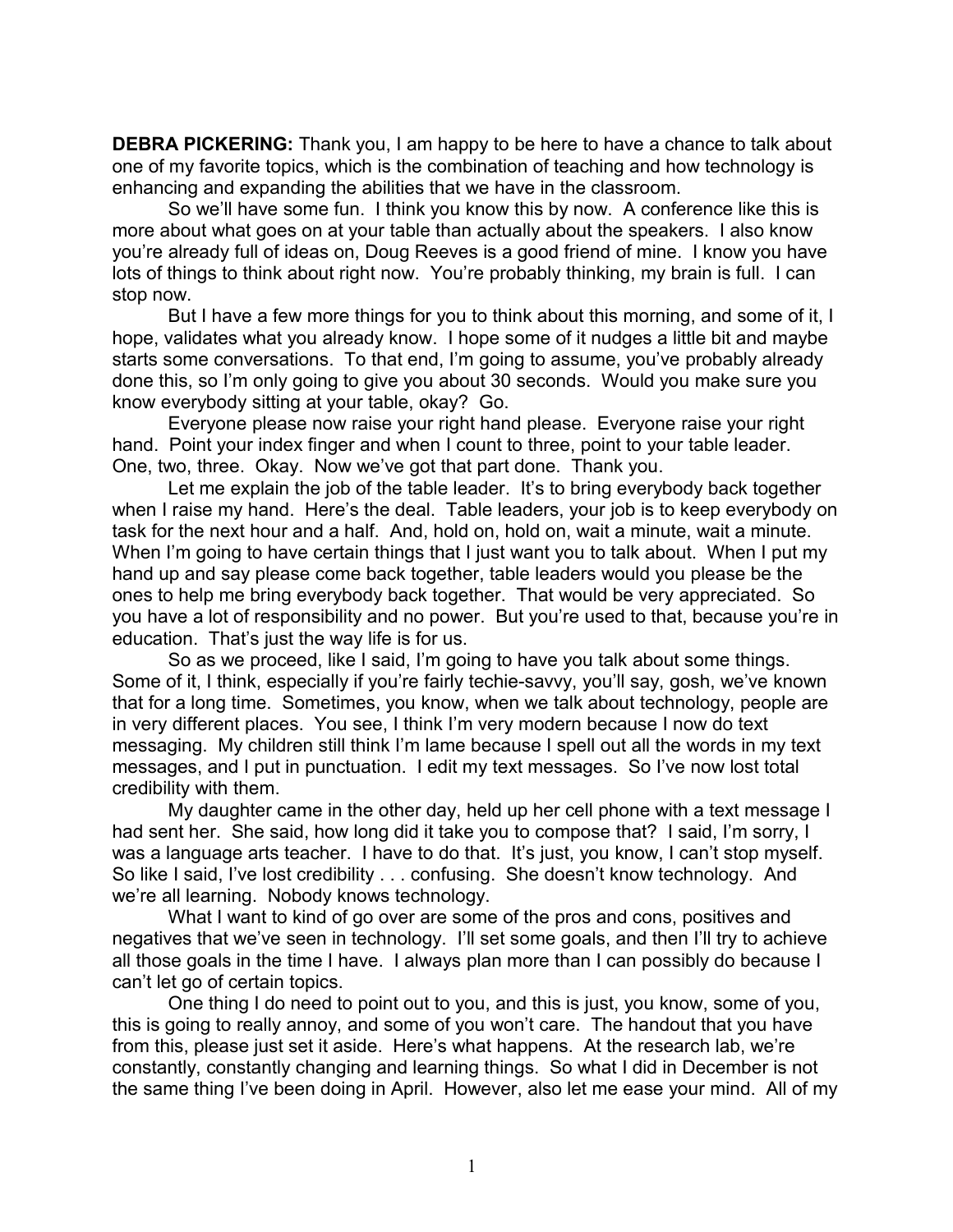slides I will make available to you. So I think for keynote, actually, it's better. There are a lot of recommendations out there in the research, by the way. Sit back. Take in some key points, and then act on those key points. All of the information will be available to you, okay. So hopefully you feel okay about that.

Let me kind of talk about the three areas that we work in. I've worked with Bob Marzano for almost 25 years. There are three areas. We call them three instructional commitments. That's to provide feedback through classroom formative assessment in grading. We do quite a lot of work in that area. Fostering and supporting effective teaching in every classroom. So it's instructional strategies, from classroom instruction that works to art and science of teaching. And building background knowledge for all students.

There are books that have been written. We keep working on this. My work is in the classroom with teachers, with administrators in leadership, and the implementation of these ideas. So we have a great time.

I'd say technology is, of course, a newer area for us, because we said, you know what? The classroom is changing. Bob Marizano is not terribly techie-oriented. However, he said, not too long ago, you know, we're going to have soon rewrite the books on instruction, because technology is going to give us so many other ways to achieve those same goals.

Having said that, what you'll hear today is we're not going to abandon what we know is effective instruction and assessment. We're just going to expand on that, and then we're going to enhance it. And that's the major message today.

Whenever technology gets hot, whenever anything gets popular, the critics come out everywhere. I'll kind of give you both sides of the coin. There are possibilities and there are cautions. One possibility is technologies can increase and enhance the use of effective instructional strategies. We've seen it happen. There's a however here. They can do, be used to perpetuate, even exacerbate, weak teaching too. That's the dark side. So there is no guarantee here. There is no miracle.

There's another possibility. Teachers using these technologies offer amazing extensive testimonials, anecdotes about the positive effects in the classroom. And we look at research, of course, but we'll always listen to anecdotes and testimonials from teachers.

However, critics offer testimonials too. They offer testimonials and say, yeah, what I've seen is a waste of money. For example, interactive white boards, which we've studied. They say, ah, just a colorful, fancy, expensive, you know, white board. What's the big deal? And they offer their own testimonials. So that's kind of the darker side.

Teachers who are using these technologies keep saying, I've just discovered some more things I can do. Now I can do this and more and more. Here's the however. However, if we start to do things more, we're going to have to say, what are we going to do less? So what are we going to do less often is a questions teachers have to ask and answer, because one complaint we're getting is I just don't have time now to do everything. Well, we have to let some things go. And I'll mention some of those things.

So there are the positives and there are the cautions, and that's what's going to be kind of a theme today as well. You're going to say, we know. I mean, technology is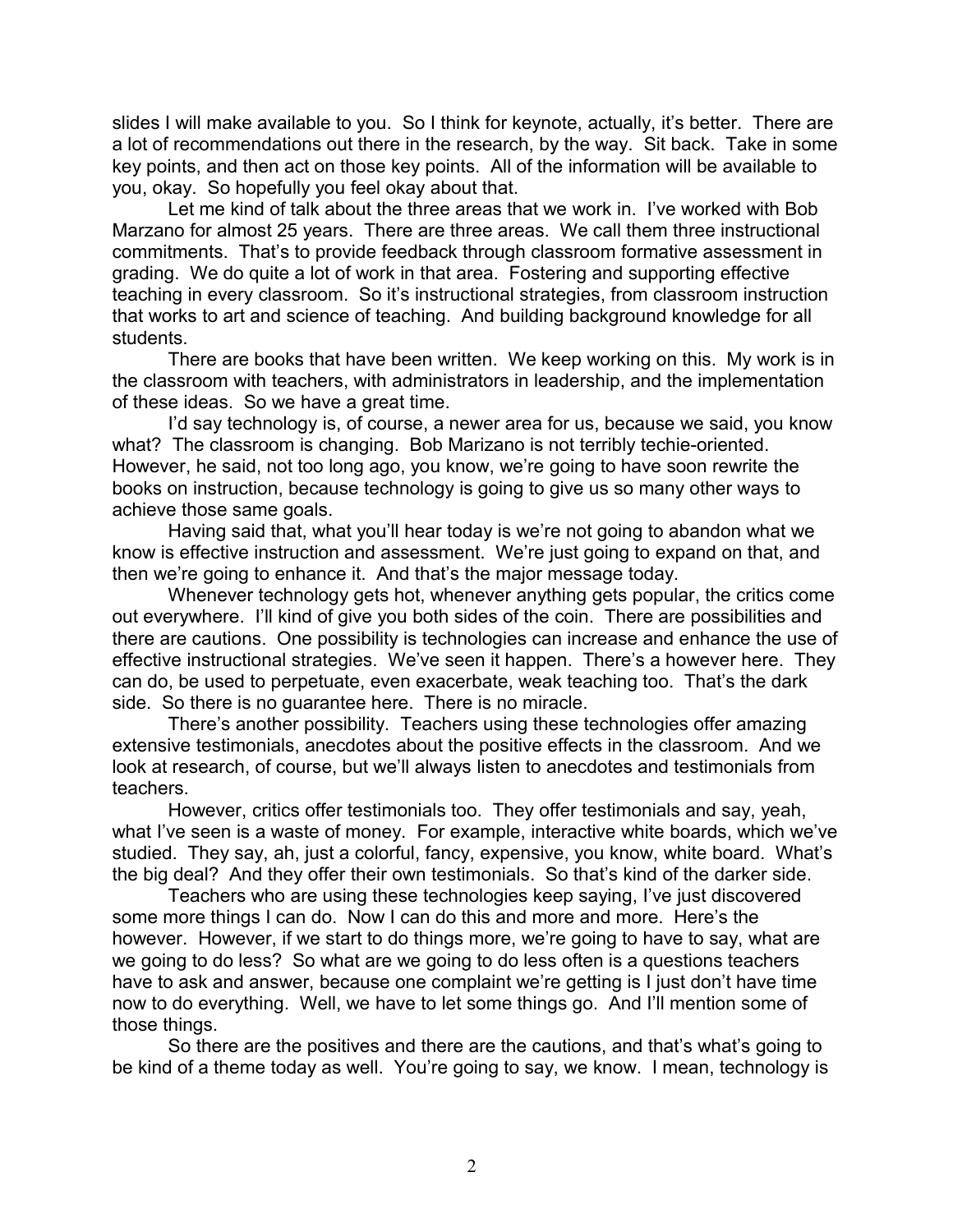here to stay. It's silly to think that we can actually ignore it, but as we proceed, we have to be very careful.

So let me set some goals for this morning. I want you to increase your understanding. I know you already have an understanding of the anecdotal evidence and the research that tells us the potential of technologies to significantly change the classroom.

Also understand this statement. We will not realize that potential soon enough, if we do not build on a strong instructional foundation. One of the things that we get excited about technology, and we don't go back to what we know about good instruction.

So to that end, I'm going to choose, I've chose four areas. I hope I get to all four of them this morning. Strategies that can be enhanced and expanded with classroom technologies including formative assessment and feedback, student engagement, focusing students on learning goals and interacting with knowledge. So those are the four areas that I hope to hit on.

Now, I'm going to go fairly quickly, although you'll have time to think and to talk. You can go back to it and say, what are the areas that validate what you're doing? What are the areas that kind of suggest some new things? When we do this work, when we say all, we mean all students. I don't have to convince this audience how important it is for us to say all means all. All of my work has been in making sure that we meet the diverse needs of students.

I'm also wife and mother, by the way. I have three children. Their ages now are 22, 21, and 20. Yeah, they kind of grew up as a little gang. We let them outnumber us. That was the mistake that we made. I always tell people now, when they have that third child, you have to move from the man-to-man defense to the zone. And that's the big change it was in our lives.

My oldest child has some identified learning disabilities. We don't know if, now that he's out of school, that we still say he has learning disabilities, but he doesn't like to talk about that very much. He had some identified learning disabilities in school. He didn't like school much. He said, Mom, they think I'm stupid. Now I knew they did not think he was stupid. Here's what I had to ask myself. Why does he feel like that? We've got to figure this out. Why do you feel this? So we had a lot of conversations. He got some really good services, by the way. Very bright, but a lot of processing he had to do with extra help in the resource room. And it still continues to be, I mean, he can do anything he wants to. He just has to be persuaded of that.

My second child totally different. The best way to describe him, he was grounded most of his teenage years. You've got to have one of those to keep you humble. He was my naughty boy. His eighth-grade year he was suspended four times. I know, now I've lost credibility with another group of you now. He never did anything horrible, but he did little things a lot. His position was, Mom, they just overreact. They just need to calm down. I was just trying to get over the drinking fountain, and I made it. No one cared.

He went to an alternative high school. I had friends who said, ahh, you're going to let him go to school with those kids? I said, he is those kids. By the way, I got to know those kids, some of the best and brightest out there. They are amazing. It's just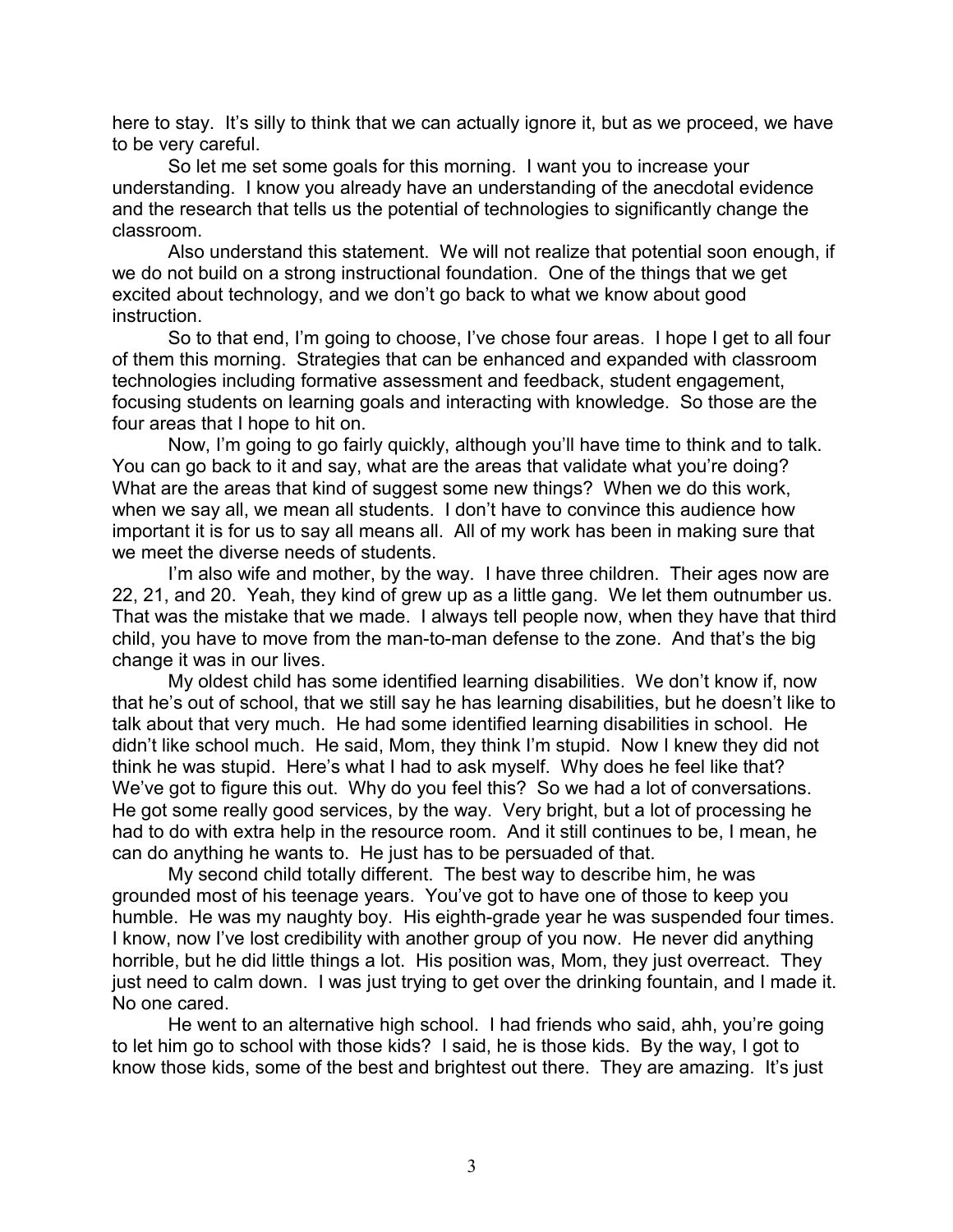they're not compliant, and they're not going to sit and listen to a 48-minute lecture on World War II battles thereof.

My third child, you have to have one of these too. A+'s all the way through. She was honors gifted, yeah, I know, you heard the pronoun, she, the girl. She was in AP honors and all of those gifted and talented programs. So I had to differentiate at my dinner table. We had LD BD and GT going on every night. So when I say all, I mean all. Everything is like, look, we work with all students. Absolutely. And I know that part of your job is to make sure we don't say, well, that's for those kids, and that's for those kids. We're talking about meeting the needs of kids where they are, their strengths and weaknesses.

I didn't like sitting at my dinner table and have one kid say, I'm learning disabled and one say I'm gifted and the third one says I don't care. But you know, those, I'd say, no, you're not. You know, it's a very hard conversation to have. It is as a parent, and I didn't realize that until I actually had to have that at the dinner table. But our job is to make sure we meet the needs of all students to the extent that we possibly can. So that's certainly the challenge that we have.

There are two kinds of technology I'm going to focus on the most, although I'm going to mention quite a number today. Interactive white boards and learner responses to them, so that's because we're doing some research for actually the company Promethium to find out if these things, they said, we want to know if these things actually make a difference and how they make a difference.

So we have just completed a study. Last spring, actually, we just completed a study. We're just in the process of doing phase two where we're looking at interactive white boards and learner response systems or clickers and saying, do they make a difference? And under what conditions? Because we had teachers videotape themselves, and we watched hundreds of hours of videotape and in the process of looking at some . . . and saying, okay, what makes these things work? But most of my comments you'll also know will apply to all the technologies.

Let me give a quick statistics lesson. Whenever anyone says something is research based, what they're telling you is that the experimental group, the average of the experimental group was so much more than the average of the control group. It's called percentile gain, usually reported that way. For every research-based strategy you ever here, there's also this pattern that the experimental group did less well than the control group. Usually it's between 25% and 35% of the studies for any strategy have a zero to negative effect on students.

So you go, do we know what to do? Sure, because the overall average, when it's positive, you say that's worth my time. There are no high-yield strategies. There are only high-probability strategies. So when people say high-yield strategies, we never use that term, although often it is associated with Marizano never used it, because that implies that if you do that, it will work. That's not true. However, if you look at the body of research for a strategy, given the zeros and negatives and all the positives, you have an overall positive effect, it's worth your time.

In phase one, it's early in the research, so you can't jump to conclusions here, but in phase one of looking at these technologies called interactive white boards, we tried to determine what kind of effect they had. And overall we found a 17-percentile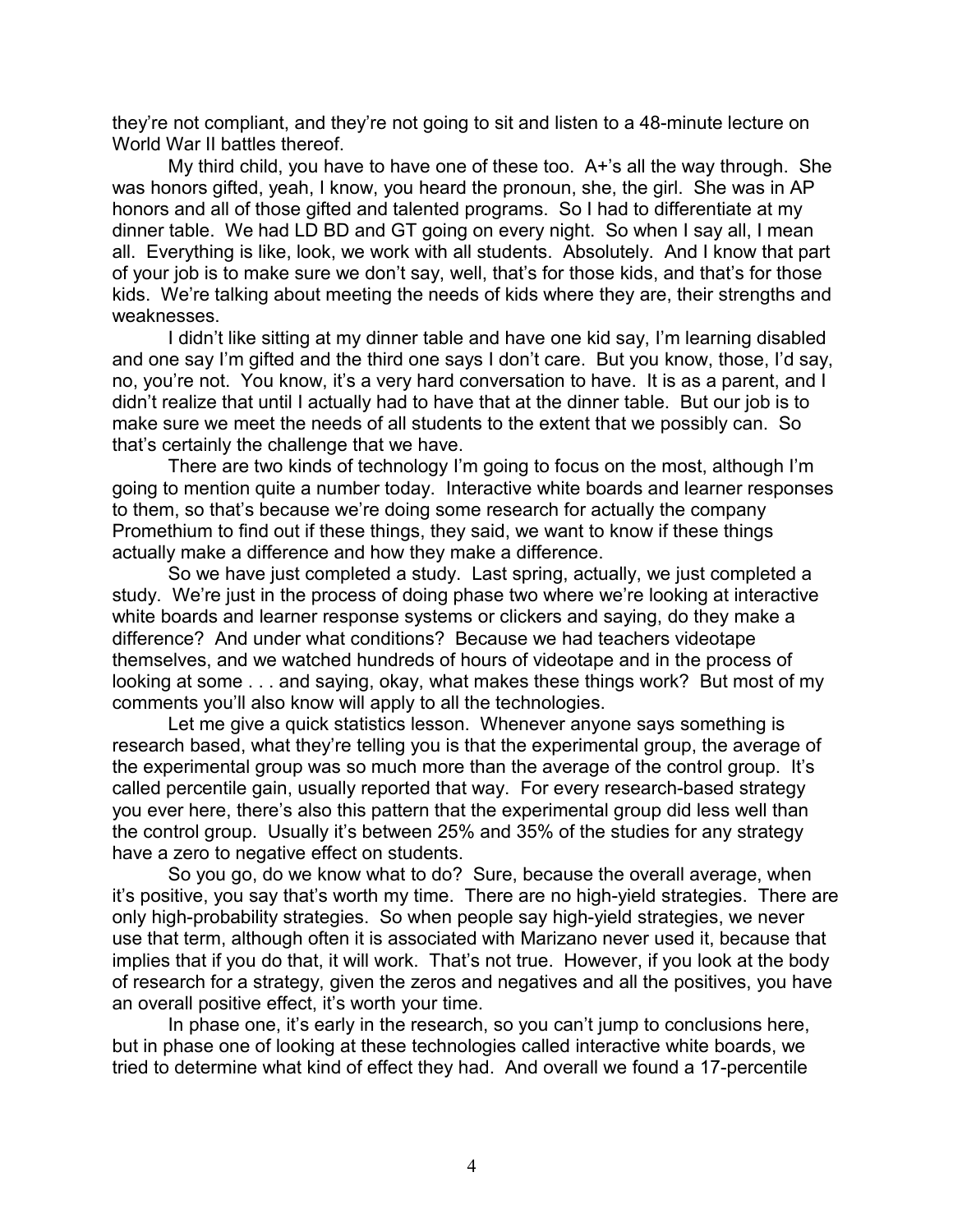point gain. Now a 6-percentile point gain is considered research base. So they were very impressive. You know, these things work.

Now this isn't tightly, there's experimental control, pre- and post-test kinds of study, but not tight, tight, tight. You have to do what you can do. Teachers doing what they can, showing us what they saw, and then we watched the videotapes.

Now were there any, negative, zero to negative effects? Yes, 23% of the studies had a zero or negative effect in the classroom. So technology, that's exactly where it is with most strategies that are pretty strong. You have a high probability of them working, but there's a big however. The however is don't just reinforce yourselves, if you're using technology, because you may not be getting results.

One of the things that we do a lot is say, go look for a strategy. Wow, they're using technology. They must be a good teacher. No. We don't know, until we look at the evidence, the teacher, him or herself, does not know until they look at the evidence and say, okay, what am I seeing here? Is it working? Because you and I both know it will work one day and the next day it doesn't. It works in the morning, and it doesn't work in the afternoon. Is it still worth our time? You bet you. This research tells us this is worth our time.

As we're looking at phase two, we're seeing the same thing and getting similar kinds of results with the classroom clickers. And I think we've only begun to scratch the surface of it. So I mean, for us, it's do interactive white boards work? Yes, there's a high probability, but then there's a big if. And you're going to hear if in the room a lot. If, if, if we build on strong instructional foundation.

So we're pretty excited about the technology for sure. Just take one minute at your table. When you hear the use of classroom technology and all the different types from interactive white boards to clickers, to one-to-one laptops, to smart phones, what's your kind of visceral reaction? Do you say, I'm so excited, or are you saying, I'm a skeptic? Just confess at your table. One minute to buddy up with someone.

I have the difficult job of cutting off conversation. I always hate to do that when it's going well. But there are several topics that I want to bring up this morning. First of all, let me reframe what I think is our challenge. I'm going to frame it, and for some people it's going to be reframing. For others it's going to be, gosh, I've always framed it this way.

Here is what you hear all the time. I mean, rhetoric and books and all kinds of things. That first we had the industrial age. That was Industrial Revolution, late 1800s, early 1900s. We moved from the industrial age to the information age. That's with, you know, television, radio, newspapers, and then the Internet. Then the information age is sort of the term people used.

Now we're kind of coming out of that, and people are talking about what are we in right now? People love to, you know, have names for the era. So what are we in right now? The most common answer, at least in education and other places too, but in education, if you look at the rhetoric, look at the book titles, what is the word that keeps coming up, coming up? Digital, digital, digital, digital, digital. You hear it all the time. So you kind of say, what would most people put in that square? They'd say, we're in the digital age.

Now I'm an educator, so I kind of think, what does that mean to me? Is this a digital generation? And when I started to look at some of these pictures, I go, yes, all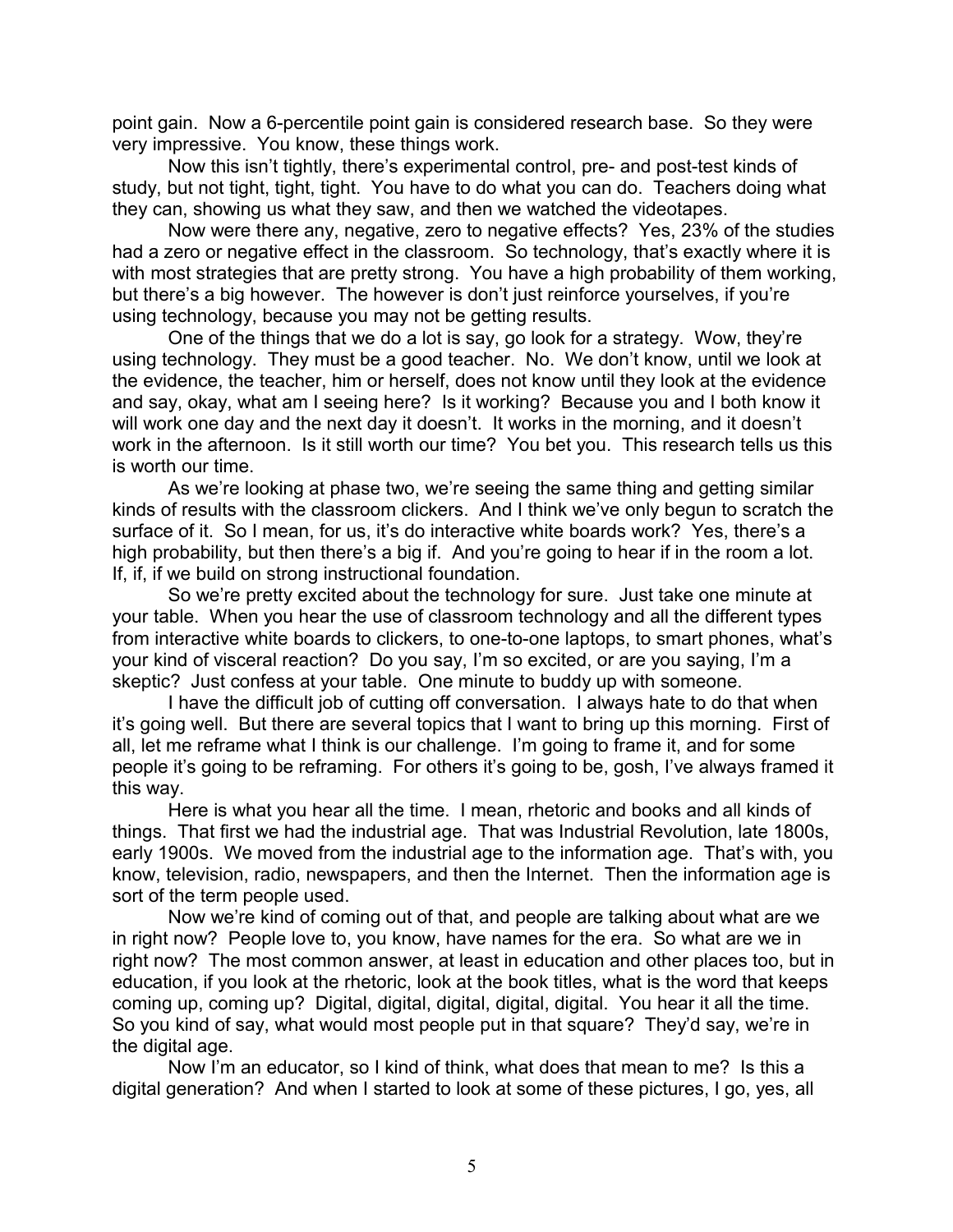these kids are interacting with some sort of digital device. Got it. But see, as an educator, I see something really different in these pictures. I see something that I would say is what we really are in which is the interaction age. Interaction age.

I first read that about three years ago. A guy who's designing spaces for colleges called it the interaction age . . . say, that's exactly what it is. They interact. They interact. I mean, young people, all of us, everything. You interact with your television. You interact, I mean, we vote for American Idol. We interact with the newspaper. We interact with everything that used to be something you just went to get information. Now we interact with it. And so it's all changed. And I think it's important.

So for me, as an educator, I would prefer to think about this whole kind of challenge as the interaction generation. Here's why. I mean, it might sound like semantics. Here's why. If you'd call them the digital age, then the challenge is kind of stated differently. What is the challenge, when you say it's a digital generation? It feels like sometimes we're striving for more and better digital devices. Let's see how many we can get in the classroom. Ooh, we have document cameras. We have interactive white boards. We have one-to-one. We have clickers. We have, you know, it's like, ooh, digital, ooh. You know, say wait a minute, wait, wait.

I think if you actually call it the interaction generation, the goal is different. We need to strive for more and better interactions, because that we can do. That we can do every day all the time without new devices. And the devices will help us do that. So we just have to use them well. So I just prefer to think of it, what kind of interactions am I seeing? Not, gosh, it's so cool that there's a bank of one, of laptops.

So that's the challenge that we have, which takes us back to, so what do we know? How are we going to do that? The challenge is this. We must use classroom technologies. And under interactive white board and clickers, I'm going to mention frequently, but you fill in the blank. Tons and tons of different kinds of, we can't even talk about. You know, Ipads will soon be in the classroom. I want one really bad. I don't know why though. I can do everything now that I need to do, but they're just so cool. I can't talk myself into buying one. But, so I'm kind of a geek about that. So I don't have one. I'm going to wait. But those kinds of things will change the classroom.

So we must use classroom technologies. And oh, the ones I wanted to add, there are blickies(?), blogs, all of the things that come through the Internet as well, podcasts, those things that we're all using. We must use these to enhance and expand students' interactions with knowledge and with people. So that's our work. That is our work to say, how can we do this? And that's the question.

We've always valued interaction. Somebody come up. And we've talked about hands-on and active learning forever. I'm not sure what's going on in that middle picture there. It's a little scary. I just thought it really kind of got an interaction there in a different way. So we've always valued interactions, but now the digital technologies add to the types of interactions that are possible. I mean, you go into classrooms now, and the kinds of interactions among students with knowledge are really enhanced, I mean potentially enhanced, which I find very, very exciting.

So that is our challenge, to make the focus not on the interactions with the digital technologies, but on the focus on the interactions that happen because of the digital technologies. Then we have our challenge laid out. So to do this, the challenge is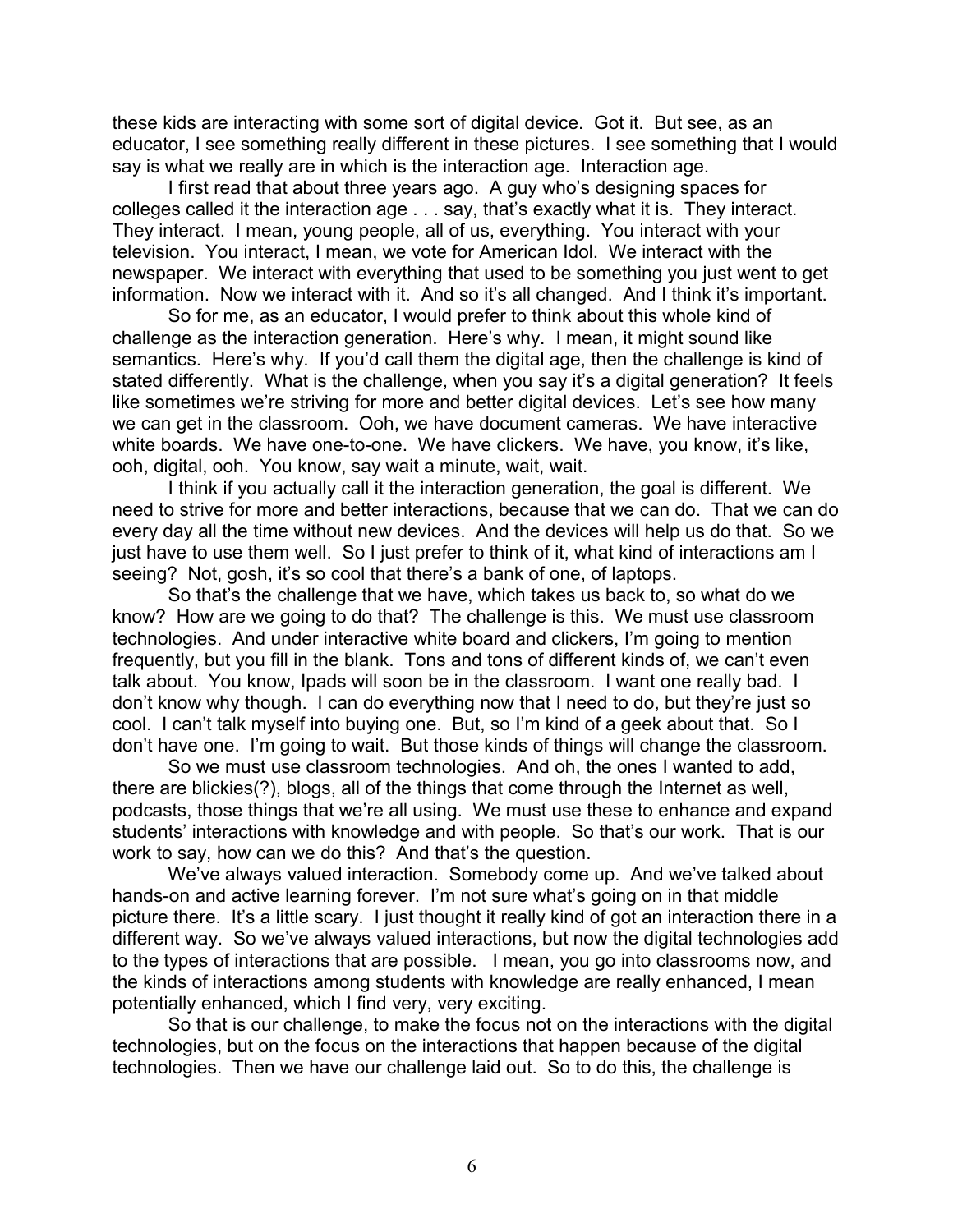there, and that's our job as educators. Will be, by the way, for the rest of our careers. None of this is going away.

The question is how are we going to do it? How do we do it? Use what we know now about creating effective interactions. Now I'm pulling on two sources this morning. They're both Marizano's work, because I work with Marizano's research lab. You can fill in the blank with whatever resources you use. It doesn't have to be. These are the ones I'm putting in, but just to make my selections here, and then enhance and expand on what we know. So we're not going to replace what we know about instruction and assessment with technologies. We're going to enhance and expand on what we know about instruction and assessment by using technologies, and how are we going to do that?

That's kind of the four things that I said we're going to talk about. We're going to take what we know about formative assessment and feedback, about student engagement, about focusing students on learning goals, and about interacting with knowledge, and say, okay, all those have been there and for a long time, forever. How do technologies actually help us to enhance these? Okay, so that's our challenge.

Let's look first at formative assessment and feedback. In the formative assessment and standards-based grading book that I referred to, there are three terms, and certainly Marizano is not the only one who's used these. Summative assessment, formative assessment, and instructional feedback. That's our challenge, especially formative assessment and instructional feedback. That is the key to changing the classroom for all students, if we really understand what this means.

There are challenges. Here are the big challenges. The most important thing is what happens, the interactions, after the assessment results are in. That is what formative assessment and instructional feedback is about. It's not about how many assessments you do. It's not about the timing of them, whether they're common or individual to classrooms. The key is what happens after the results are in? That is the biggest challenge. It's a huge challenge.

Read this quote from John Hattie(?) in some of his early work when he looked at 8,000 studies on learning and instruction. Thirty-seven percentile points in the studies he looked at. Not studies he did, studies he looked at. Oh, my gosh. Does this get my attention? You bet you. Now let me show you what he said in the book that just came out last year. That was his aha. He said, I went back and looked at those studies and said, wait a minute. You know what it is? It's not inundating kids with feedback. It's getting feedback so that the teacher knows what to do next. So that is the key. That is what formative assessment is all about.

So can classroom technologies help us with this? You bet you. The technology I'm going to focus on just this morning, there are other things too, are the learner response systems or the clickers. Some people love them. Some people hate them. But let me talk a minute about them. There's a caution here. The people who go, ah, I don't think they're such a big deal, Debra. What's the big deal with clickers? Most of the time, this is what they've seen. That the teacher uses some sort of device to assess the kids, multiple choice usually. And then there's a display on the screen about who got it right, who got it wrong. And then those results are exported to an Excel spreadsheet or a grade book, whatever.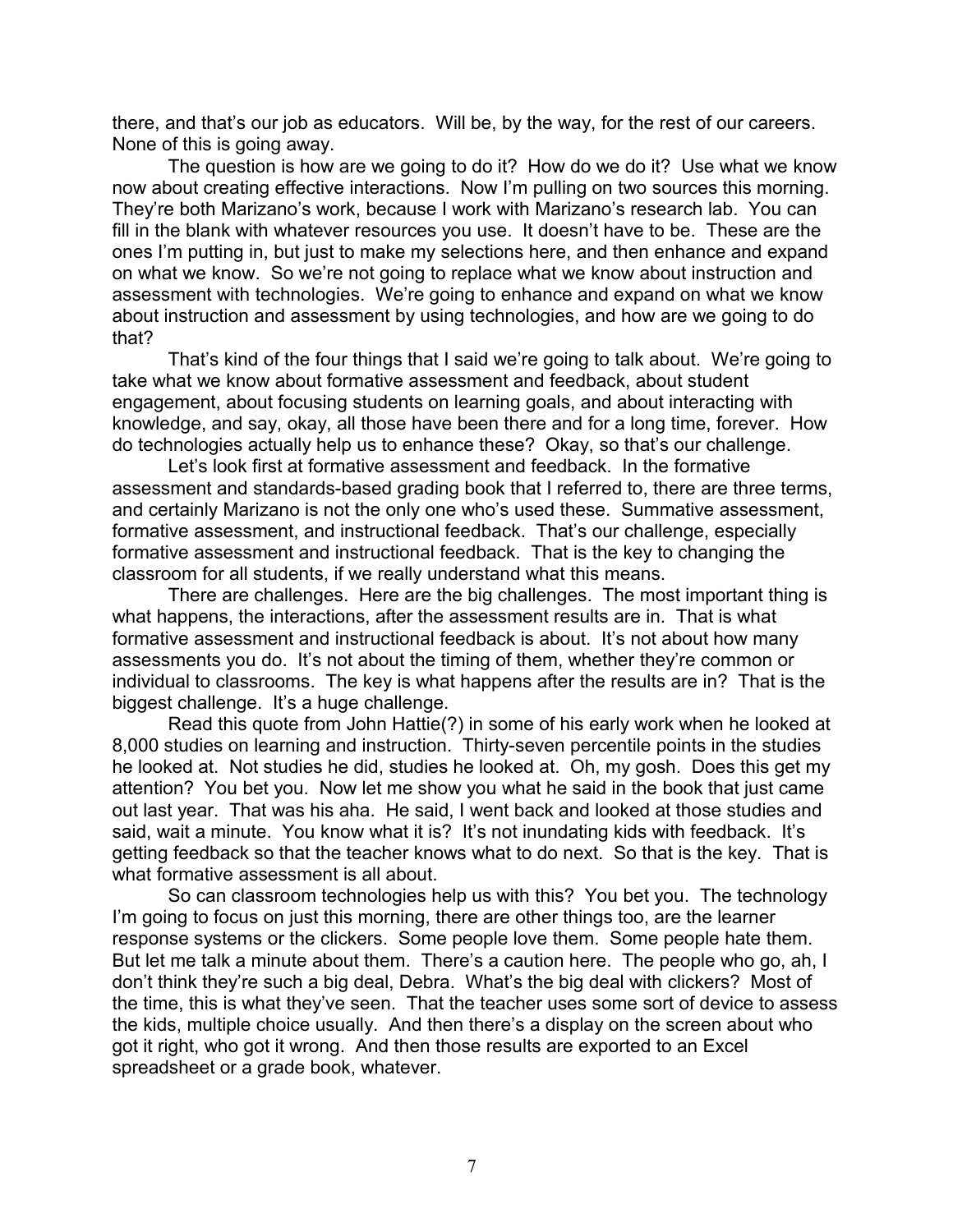Don't let me pooh-pooh this too much. I just talked to an AP Chemistry teacher who said, last semester I gave my final exam for the semester using the clickers. My students walked out that day knowing how they did, what they had learned, and what they hadn't. They know what they need to study in order to do the AP exam. He said, I would tell you that last semester I probably saved 40 to 50 hours of grading work by using the clickers. Now I go, that alone, it got my attention, okay, cool. He said the kids just loved that. I mean, he was really, and he went in as a skeptic.

However, let's talk about formative assessment and instructional feedback. You can still have content, but also you can have questions like, how competent are you? Formative assessment and instructional feedback doesn't just say, do you know A, B, C, or D? It mean, how are you doing? Are you ready to be assessed? Yes? No? The students are so much more involved. So, yeah, you can have content assessment, and you can have self-assessment or confidence scales with kids.

And then what happens to those results? They don't just go to an Excel spreadsheet. That's not the key. They actually, instead, go to new interactions, to effect new interactions in the classroom. What do teachers do once they see the kids got it and didn't? They have a whole bunch of options, and depending on the classroom, the size, where they are, they will choose those.

What do students do when they see, gosh, I got that wrong. Nobody knows except for me, but I got that wrong or I got that right. And they can decide what they need to do as well. We just started to scratch the surface of this.

So the challenge is that the most important thing that happens is what happens after the assessment. Let me do this. Would everyone just get a partner, buddy up with someone? I'm going to give you a content assessment, and I want you very quietly to decide, if you had a clicker right now, what would the answer be that you would click in? So kind of pretend you have a clicker, okay? I'm going to let you work with someone, but try to talk quietly at your tables so you don't influence too much.

All right, here's the item. Michelle is having fraternal twins. That just means they're not identical. Okay, I'm going to give you about 15 seconds do decide with your partner. Okay, come back. Thank you. Shhh. Now I'm going to pretend you have clickers. I push the button, and I get a display like that. Now I've done this with clickers, with smaller groups, obviously, and I get those kinds of results. Some people, you know, choose A or B. Most of them choose C or D. D usually is the most popular.

However, here's what I want you to do, and because I'm doing a simulation, I'm only going to give you a few seconds. What I want you to do is pretend that you still have the clickers. I'm going to give you some time to talk to your peers. You can talk to other people at your table, and no, everybody wasn't right. I've never been in a group, so I'm going to assume, pretend, that everyone wasn't right. Check your answer with somebody else now. And in about 15 seconds, I'm going to have you pretend you were voting again. Would you change, or would you stick with your original thought? Fifteen seconds, go.

Okay, stop, come back, thank you. Now, in a real life situation it would go a little further, but I'm just simulating here. Now let's say everybody, now you've had a chance to interact, you click in, and I get that result. Now, the green means that's the right answer. C is the correct answer. Yeah, some of you are going, yes. Some of you are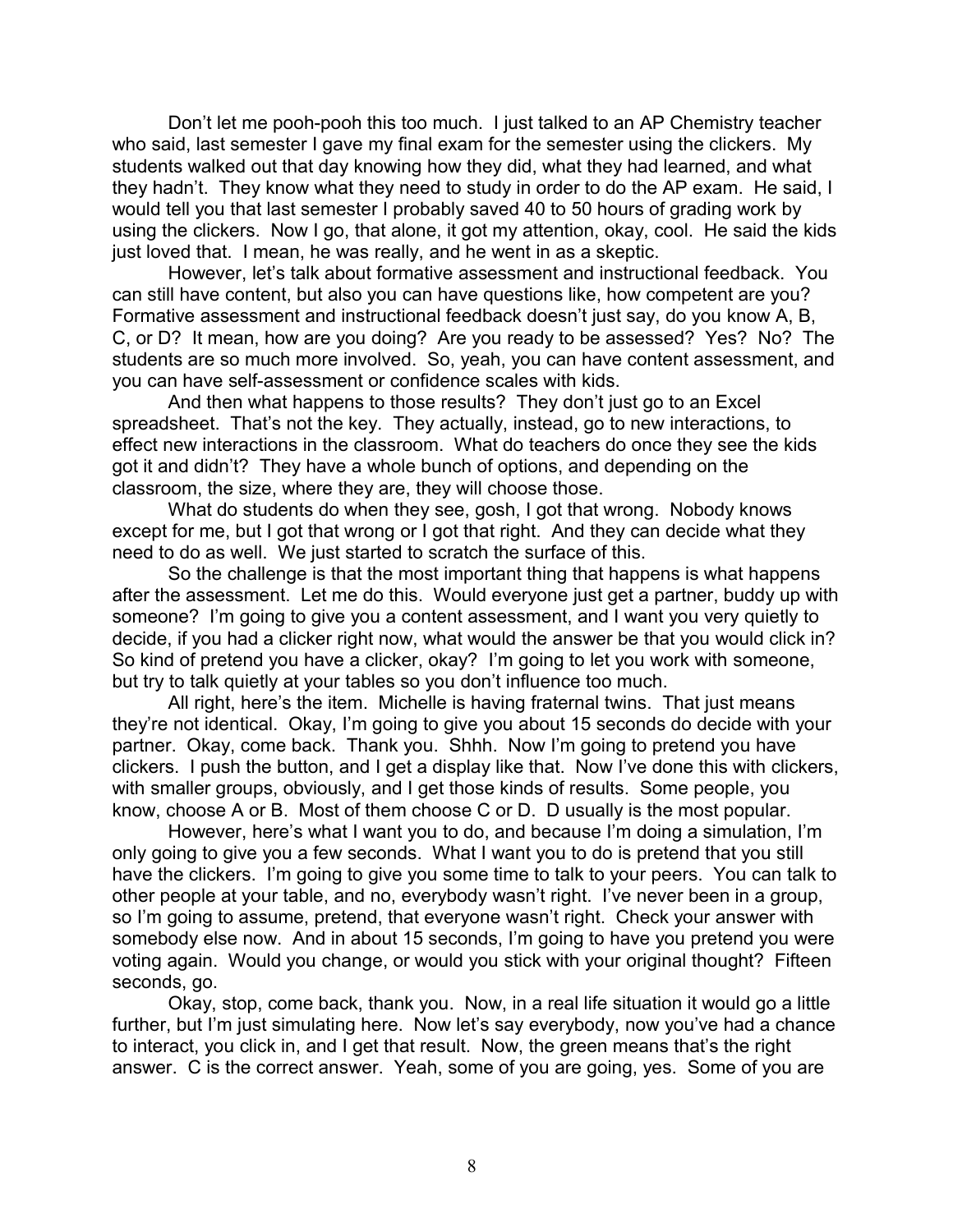going, what? Some of you changed. Some people actually got convinced. All right. Come back. Let it go. Let it go. Some of you are saying, no, sir.

If you need to be persuaded, and you don't have somebody at your table to persuade you, if you were right up there, boy, one child, it could be a boy or a girl, and then on the horizontal, one could be boy or girl, and then you'd fill in the squares. Boyboy, boy-girl, girl-boy, girl-girl, so it's twice as likely to be one boy and one girl.

All right, now, hang on, hang on, hang on. Here's my point. The most important part, there are kind of two important parts of what I just did. A, the message that I now have as teacher, what does this tell me? I've got some more teaching to do. B, one of the most important things that happened was your interactions at your tables and the interactions, we're not going to do it, but you would have now.

I just told you the answer, but I could say, at your table, tell me why C is the answer and give you time to do that. Peer instruction, peer interaction, if you look at the research on that, it is compelling how effective it can be, and I'm telling you there's something about the, you know, clickers that actually, students, there's a term called having skin in the game, kind of from sports. When you have a clicker in your hand and you're a part of that up there, you have skin in the game, and so the engagement factor and the wait-a-minute, I-don't-get-that kind of just changes.

There's no miracle for everyone, but the use of the clickers in the classroom is something that I have seen anecdotally, and we're just starting to get the data about the effect it has, especially a couple of books that college professors are writing about using clickers in college. Because you know what? Colleges are actually talking about trying to be better teachers. Yes. Yeah, whoo-hoo. I'm really excited about that.

I don't want to be negative, but, you know, I actually had a dean of a college of education tell me about two week ago, you know, we don't know much about teaching here at the university. I said, but doesn't that bother you? He said, we're getting there. Could you come over and help us? I said, yeah. Let's do some technology. Oh, they're not sure they want to use that technology stuff. They'll get over it. We'll be fine.

And there's something very private. See, if you had clickers, nobody knows whether you got it right or wrong until you started talking at your table, and if you got it wrong, you'd go, so did a bunch of other people, so I'm okay. So there's this whole kind of thing that happens with them.

You can do this a lot, and it's just, this is formative assessment. This is instructional feedback. I don't need to record this in the grade book. I've got my work cut out for me as a teacher. That's the most power you get. When people just say the clickers are just, you know, a scantron, I go, well, then they're not being used for formative assessment and instructional feedback.

And if we start to use them well, this technology will change how frequently we do what just happened in this room, because I know we could all say thumbs up, thumbs down and hold up the white boards, but it just doesn't hold a candle to what technology will do and the privacy that comes with that.

And if a student has trouble, needed more time. I, as a teacher, can go to the printout and see who's struggling, and then go back to them, say, I notice you didn't click in any of those. I want you to have some time to spend with these other questions. I can see that. But it's not like exposed to the world. And when they start to see that it's private, more and more say, I'm going to give this one a shot.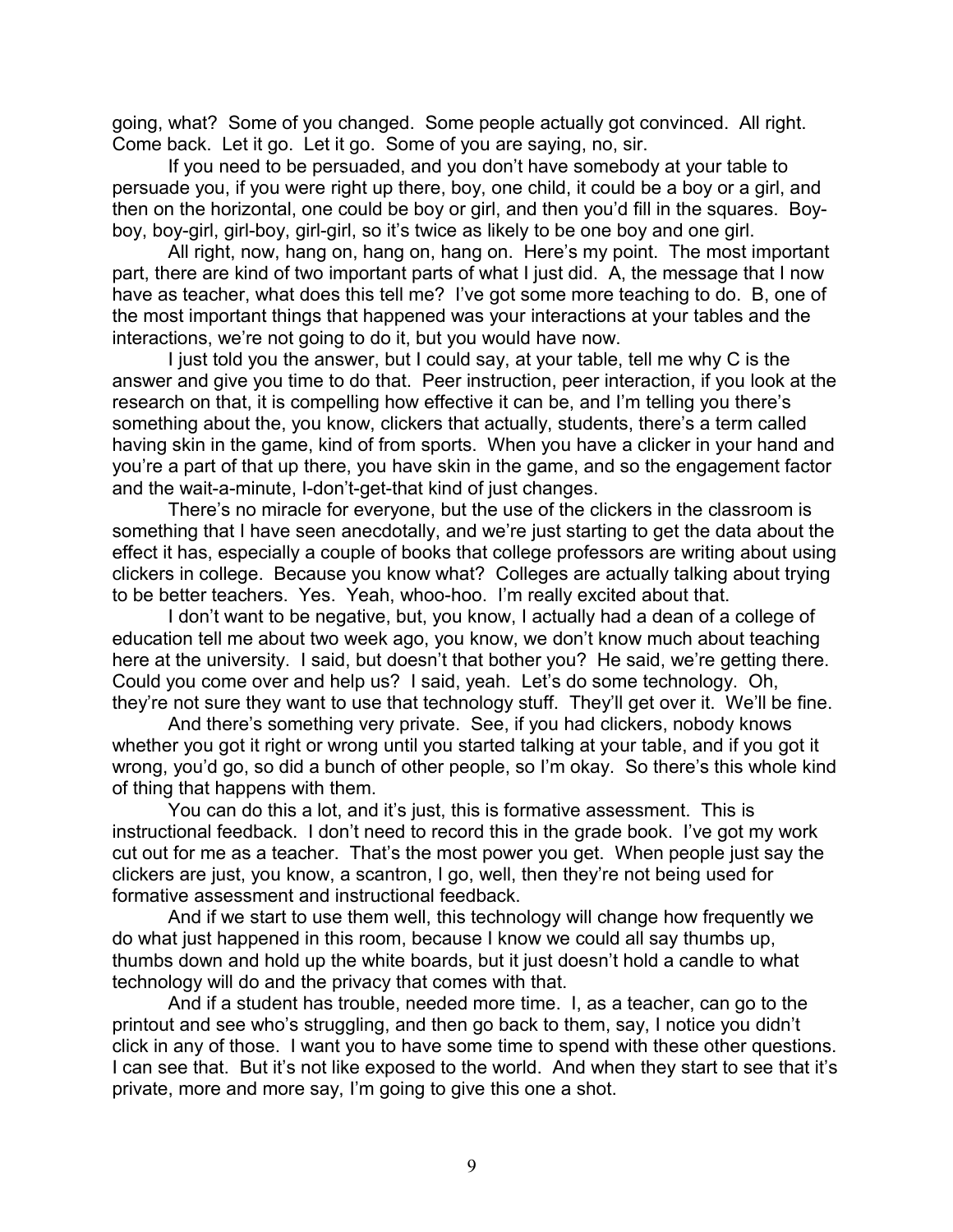So the whole thing about formative assessment, instructional feedback technology, one-to-one laptops, you can do the same thing. You can, you know, it's certainly not just with clickers in the classroom. That's just one example.

True formative assessment is where we're headed. Technology is going to take us there. True formative assessment looks like this. If you kind of imagine a kid's record through four quarters and there are 20 topics that are being taught during the year, and the teacher says, okay, first quarter, I'm going to teach these topics, and this is how the student does on a scale of zero to four. Do you see how the student is doing? That's where it ended, okay. The next quarter looks like this.

Why did some of those in those first six topics turn color? Because the student continued to learn on those topics even in the second quarter when there were new topics. There's the third quarter. There's the fourth quarter. Let me blow it up a little bit. See, what happens is you don't say, I'm sorry, you didn't learn it by October  $30<sup>th</sup>$ . You're done.

What we say is, in formative assessment systems, is we're going to assess all year long on these topics. If you didn't get it first quarter, you can come back and get it second quarter, and it doesn't mean you're going to average the two scores. That's ridiculous. That's not formative assessment. It means what I'm going to track is whether you've learned what I want you to learn in the time that we have. That's the message of formative assessment. This is where we're headed.

Now are we going to get there right away? There are schools getting there, and what they're finding is technology is the key. Because if you have a classroom that looks like that, the kids can learn those topics all year, then your plan book is going to look like sometimes you have whole class, sometimes you have what is called here learning lab.

Let me show you what that means. This might be what the classroom looks like during assessment. Kids are sitting at the desks doing the assessment whether it's clickers or paper and pencil. This is what it looks like after the assessment. Kids are taking in the results from the assessment and relearning, teaching each other, peer interactions, getting ready to be reassessed. Now you'll notice in this classroom, you can see the little images of, there's computer bank. And then there's an interactive white board up in the corner, and students are gathered around that. And students are gathered around textbooks.

But for us, when we work with teachers to try to get to be their classrooms like this that is constantly going back and relearning what you didn't learn, technology has been a breakthrough. They say, I can do that much assessment if you give me some tools to make it less cumbersome and feasible, more feasible to do. So, you see, I think we're getting there. I'm really, really excited. I think we're on the cusp of classrooms all changing to the point. It's not, I have hoops for you to jump through, kids, and here are my assignments. Instead, it's here's what you're going to learn, and I'm going to everything I possibly can to make sure that you learn it. And I'm going to track not when you learn it but that you did. And that's going to be a breakthrough for so many different kids.

So when we start to look at the power of the technology, we say, can classroom technologies lead us to formative assessment and instructional feedback? Can they enhance it? Yes, if we build on our understanding of effective instruction and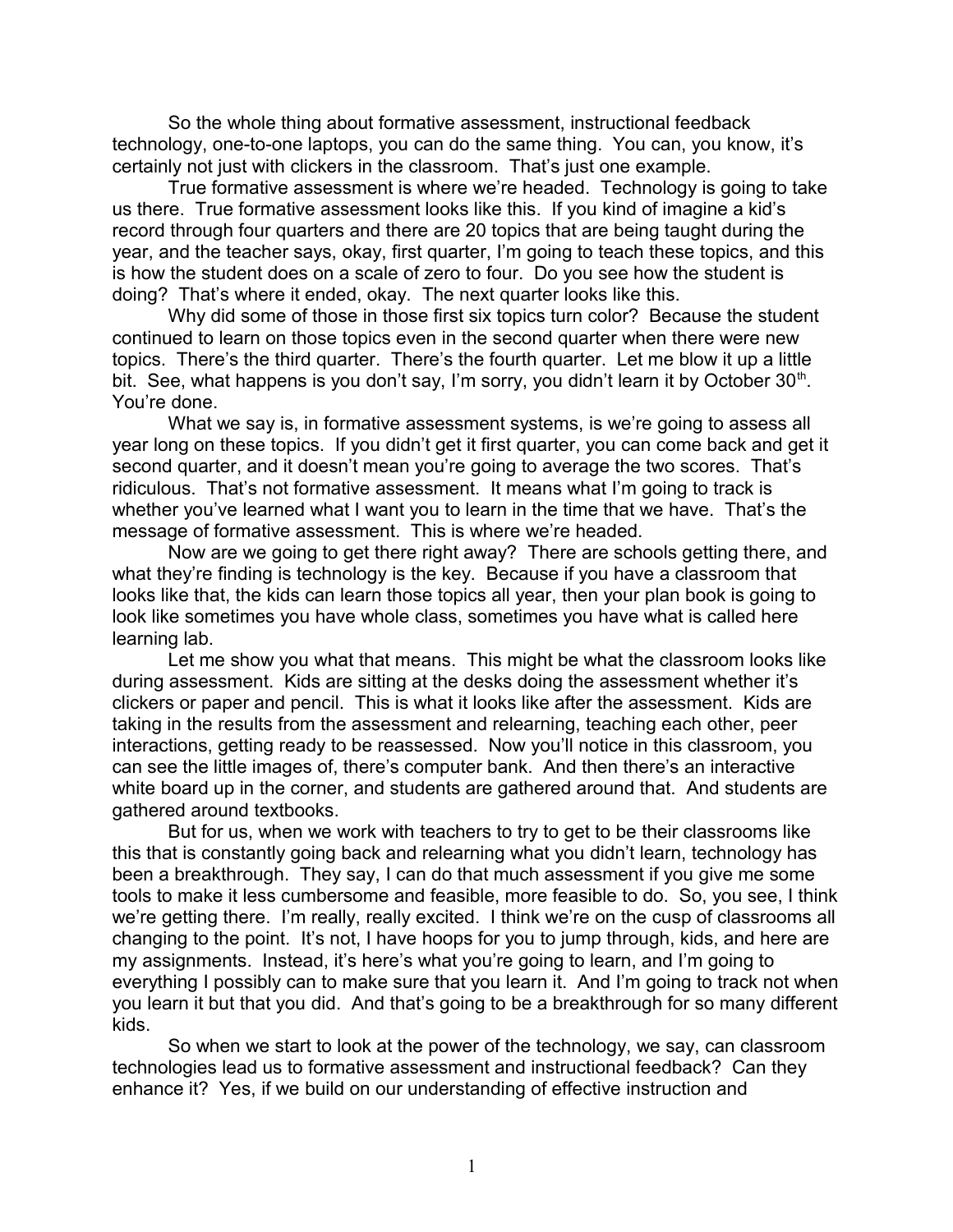assessment strategies. Okay, just take a second and react to that. What are you thinking right now in terms of true formative assessment systems, which means I can assess you multiple times, and I'm not averaging those? I'm just trying to get you to learn what you need to learn, and the use of technologies to do that. Do you think that's feasible at your school, or is it already happening at your school? Just talk at your table for a second, and we'll switch topics.

So again, you can fit technologies in the classroom. When people don't understand formative assessment and it's just a fancy scantron. You know, it's faster. When they do understand formative assessment, they go, oh, my gosh. Now I actually can keep reassessing until they learn it, and I'm not trying to keep track of 100-point scale. Sometimes assessment becomes score keeping. That's not what we're trying to do here. We're just trying to determine what to do next? Any questions or comments? Yes?

[Inaudible audience member question.]

**DEBRA PICKERING:** So what technologies would work best? So like assistive technologies where you could call someone and say, here's my situation. What's best for me? Can you call on someone and say, what are the technologies best? Not really yet in the classroom. I think we'll get there, but that's an excellent question, because people say, wow, we're going to get a whole bunch of, and then they fill in the blank. They go, what are you going to do with those? Well, we're going to get them, and then we're going to go, but what are you going to do? Well, can't you assess with those clickers? Well, are you trying to do formative assessment? Well, yeah, isn't that when you assess a whole bunch? Nope.

See, we have a long way to go, which is why some people who criticize technology say the reason is because they're doing that without asking the question that you just asked, which is, what is it we're trying to do here? And how will technologies get us there? As opposed to, whoo, we've got it. But we're getting there. And you know what? If the instructional people and the technology people in the district don't get in the room together every day, it's less likely to happen.

One of the things that annoys me to no end is I go to do a presentation on instruction. The tech people come, set up everything, say, well, bye, we're going to go. Whoa, whoa, whoa, whoa. Get back here. How are you going to help people use this technology if you don't even know the instructional challenges we're trying to take on. So excellent question. So you can call me. That was my answer. I'll tell you what you need. So we must use classroom technologies to enhance and expand.

Let's go to a different topic, student engagement. Now I want to talk about this, because people say, oh, yeah, it's engaging. Technology's really engaging. These one-to-one laptops and the interactive white boards, but that's just not worth the money. You know, just because pretty soon they're not going to be engaged anymore. They're fine. Well, let's kind of look at engagement.

If you look at engagement . . . science teacher, I'm just going to take a piece of engagement, and please know I know I'm just taking a piece. Let's look at the challenges. I'm going to do a visual to kind of illustrate the challenges of engagement. We all have sensory memory. We all have working memory. We all have permanent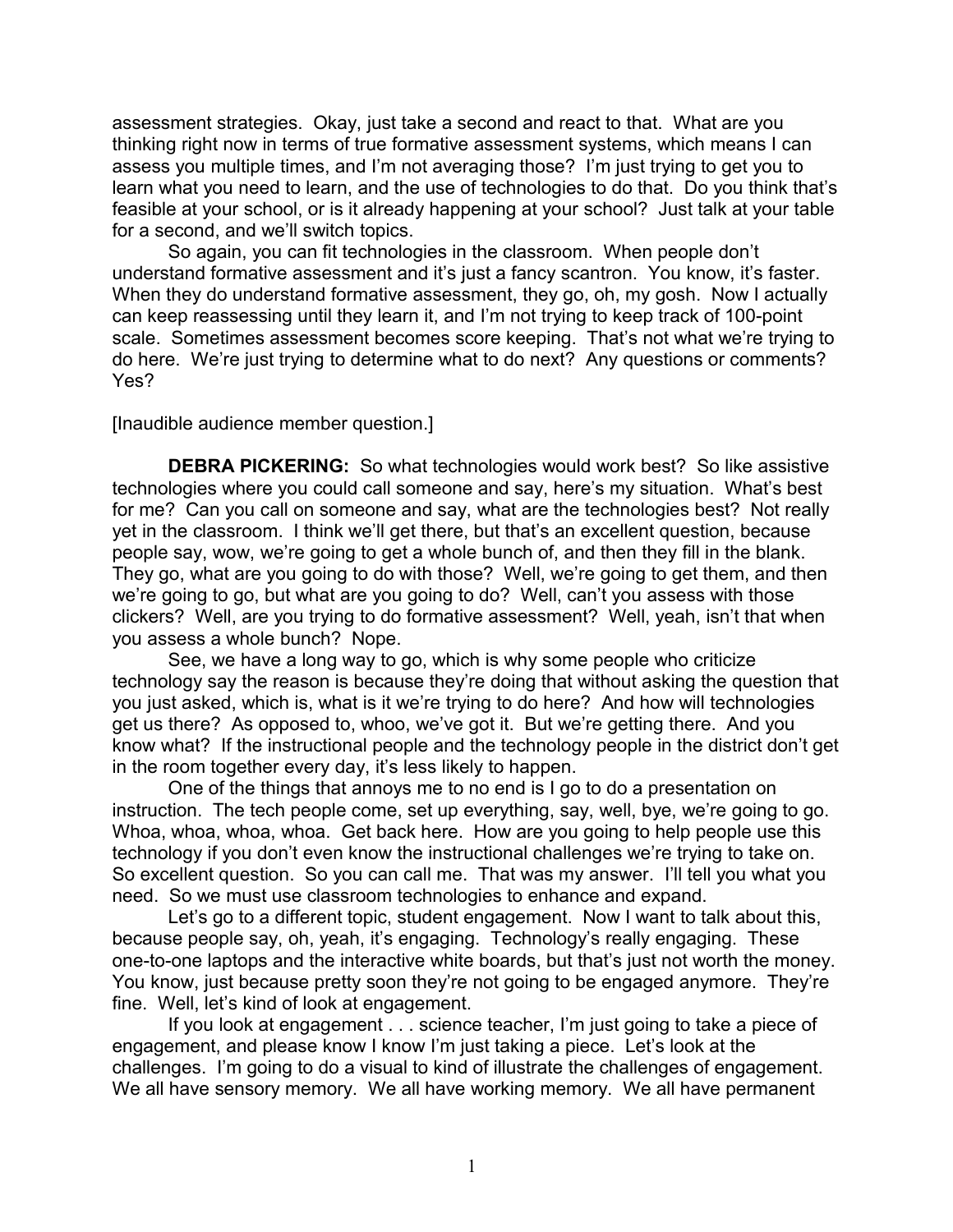memory. Messages come in to us through sensory memory, and if you actually are paying attention to it, then that means it's in your working memory. What you're paying attention to right now is in your working memory.

If you're paying attention to me, what I'm saying is in your working memory. If you're checking your e-mails, that's in your working memory. It's whatever you're doing. And I know that during the morning, you will come and go. You won't be here all the time. You'll think, oh, I've got to remember to be sure and, that kind of stuff. You know, so I know everyone's not in the room all morning, but I try to bring you back. By the way, I haven't been in the room all morning either, and I'm the speaker. I kind of go, wait a minute, I've got to come back here. What am I doing here?

So working memory is very fragile. And so then if you actually pay attention to it, it goes into permanent memory, okay? Now the whole thing is, messages come in from the world, they get into working memory, and they, you know, do or do not get into permanent memory, but if you work it, they usually do. Then you've got to take it back out and work it some more. And then it goes back a little stronger. Take it back out, work it some more, it goes back a little stronger. My son who had the challenges in school, he had to have that happen more often in order for it to stick in permanent memory. That was the major issue.

Now here is what we do as teachers. It's the battle for working memory. We're in a battle. Here's the battle. See the world? It's a very interesting place. And sometimes kids would rather be thinking about all that stuff. By the way, there's a bunch of stuff internally too that kids would rather be thinking about than what the teacher has to say. So here's the classroom teacher trying to get through this melee. So that's our challenge. There are a thousand things a kid would rather be paying attention to. So we have to get in to working memory. That's our challenge.

Now winning the battle for working memory is part of engagement. To get into working memory, there are three things that teachers can do. One is get the students' attention. Two is convince the students that what they're doing is important, and three, convince students to be successful. That's the three. Now I'm not going to do a big thing on engagement, but if we did, we'd look at all three of those. I want to just look at one piece. I told you one piece.

Notice where the triangle that says attention is. It is the gatekeeper, because you can try to convince kids what you're doing is important and they'll be successful. If you don't have their attention, the ballgame's over. So attention is actually the gatekeeper to engagement. So I'll kind of talk about that a little bit. One of the things, more than the other two parts of engagement, it comes and goes. You're a teacher, say, I got their attention. Oops, it went away. Oh, now I've got them. They're gone. Yeah, it's just always, always trying to work, so it's a challenge. It's a huge challenge. So as a result, teachers have to have a repertoire of easily accessible resources to gain and sustain students' attention.

Now remember, it's not all of engagement. This is a piece of it. But it's a really key piece. Do technologies help us to get students' attention? Absolutely. I mean there's anecdotal research over and over, so it's part of the battle, you know. So there are a bunch of things that teachers do in order to keep, to gain, and sustain attention. Any of these sound, look familiar? So I like to say, have for years, you've got to have these in your hip pocket, ready to pull them out at any time.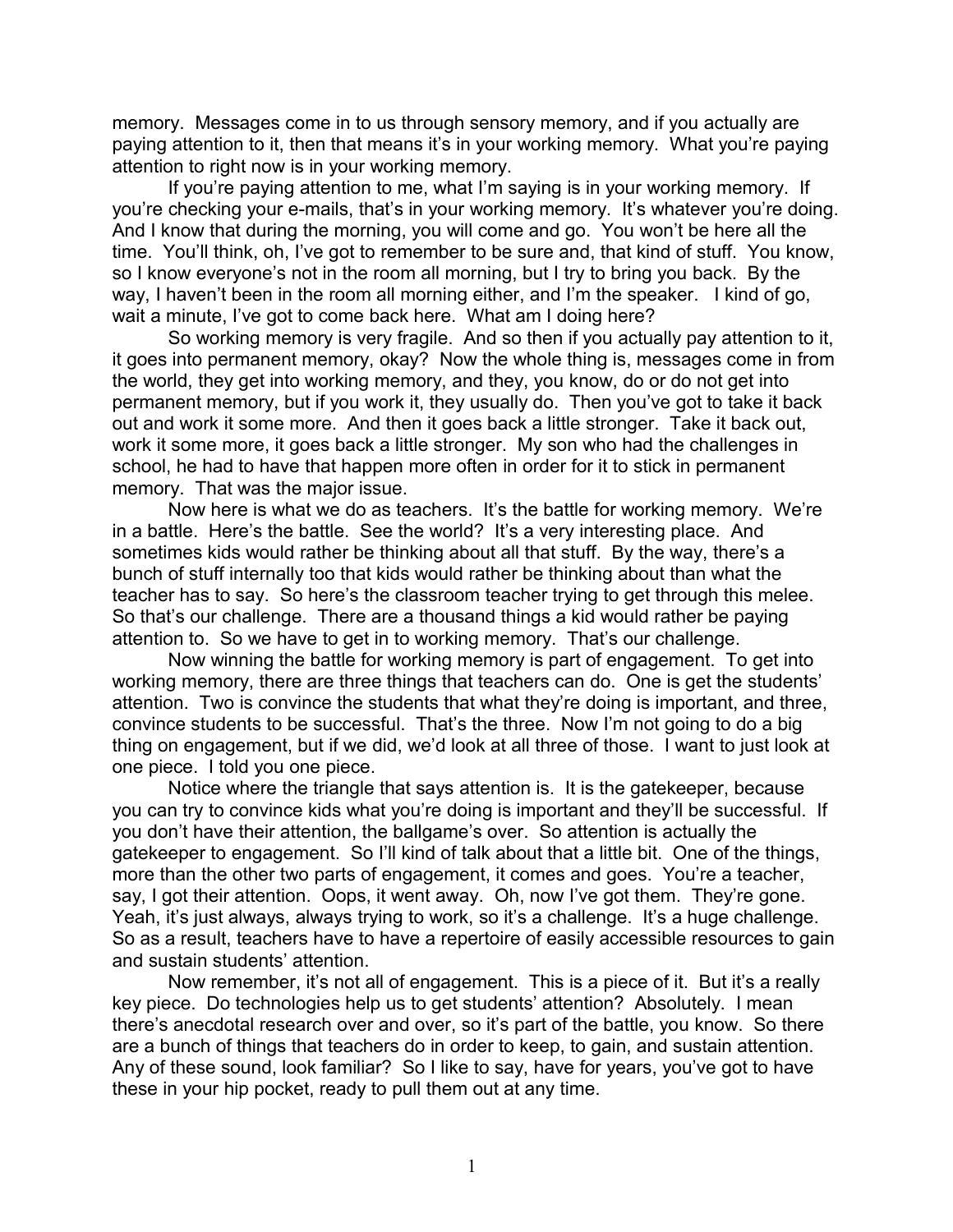Here's what is now the language. Have them on the screen and ready to pull up any time. So when I'm doing training with interactive white boards, always at the bottom I have activities I can pull up when I go, boy, energy just went out of the room. Or, you know, we need to kind of come back at it a different way. You've got to have these things. And what I love is technology makes this so much easier. I've been doing this for years, and I'm going, this is so much easier now. I used to carry around transparencies. And I go, this is just great.

Let me give you an example. When we say, can classroom technologies help teachers engage students, specifically gain and sustain their attention, let me give you a couple of examples. Let's take games and inconsequential competition. So I notice there's a little, you know, losing kids and I go, oh, God, they're staring at the ceiling. Okay, I need to bring them back.

Here, let's do this. Would everyone please get a partner again? One of you is A, one of you is B. Okay, do that quickly. Okay, that has nothing to do with your grade, okay, in the class. A, listen carefully. I'm going to, you're going to be looking at the screen. B, you don't have to move. Just turn your head so you can't see any of the screens. Now listen up. I haven't finished directions. Hello. I haven't finished directions. Teachers are the worst. If you can hear me, raise your hand. Thank you. Let me finish directions.

A, you're going to be looking at the screen, and I'm going to put, in this case, seven pictures of famous people. You have to get B to say the names of those seven people, which means, hold it, I haven't finished. Okay, if you can hear me, raise your hand. So if a picture of Abraham Lincoln came up there, A, you would first of all, step one, have to recognize it's Abraham Lincoln. B, you would have to get B to say Abraham Lincoln, and you can't say anything like, rhymes with Babraham Bincoln, or you know, honest Abe, or anything. You could say, oh, the President who signed the Emancipation Proclamation, then you're good.

Whenever people play this game they say, Debra, but if you don't know all those people, you're not going to get them all. Yes, that's the game. Second, someone says, yeah, but if you were older, you would know more of those people. Yes, and your point is, so if you win, you're probably really old. Okay? Here's how I know you'll win. When your partner has said all seven, I want you to shoot your hand up and call out, got it. I will then take the screen to black. Everyone's time's up.

The next set, B, don't laugh at them. You're next. The next set you'll switch roles, and there will be pictures of math terms. Are you ready? B, turn your head. Ready? Ready? Go. All right, let's see if you're right. That says Martin Luther King, sorry. Switch roles. Ready? Go. Okay, thank you.

Now there's always a classroom management challenge. The use of games and inconsequential competition has a lot of research behind it. What I love about technology, whether you have them on laptops or you have white boards or you have just projectors and PowerPoint, my pictures kept, you know, I can now create them. I can get pictures online. It just makes it all so much easier. And notice, in just a few seconds, how much academic language is used. I mean, I have academic language here, but now although I keep talking about academic, why is George Clooney on the list? Because he's hot. I have standards, you know.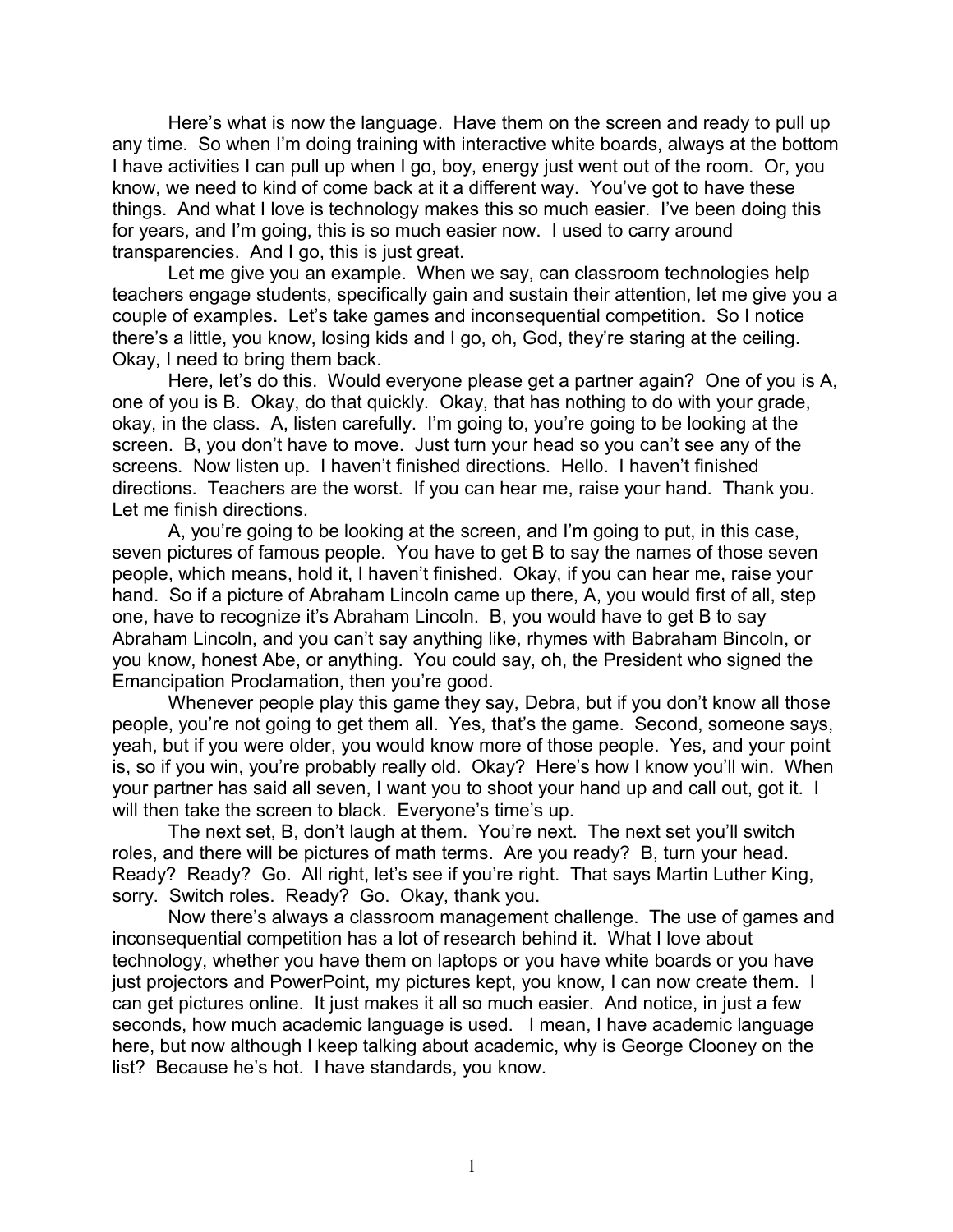Okay, okay, another part of engagement, questioning and response rates. Notice how many people respond when I, you were even just pretending to have clickers. You go, okay, I . . . that increases much more than individual single white boards and thumbs up, thumbs down. Those are still possible, but technology just makes it so much easier.

Another way to get response rates, there's a teacher, secondary teacher, who said she used to assign the kids to read novels in the evening, and then she tried to have discussions in class. So she said the problem was many of the kids did not read the novels in the evenings, the chapters they were supposed to. So here's what she did. She said, I have a different generation here. She said they did other things in the classroom, but they spent a lot of time in the classroom during the day reading, and they had the discussions online at night. And she said, I heard from people, heard from students, and heard qualities from students that I had never ever known were there in the classroom.

Now some people hate that. Well, you can't do that. She said, look, some of these kids were weighing in on issues around the novel like at 11:30 at night. If they had picked up the book at 11:30, what would have happened? Yeah, snoring. But she said there was the most incredible interactions and responses that I got just by sort of saying, wait a minute. I've got to mix it up. We've got technology that changes things a lot. So does she have a higher level of engagement? You bet you.

We did whenever I've done this with people actually having clickers, it's amazing how absolutely engaged people get, like what do you mean? They say, I don't think it's, you know, and they're with you.

Friendly controversy, let me show you a quick study. Researchers looked at fifthand sixth-graders involved in discussions of controversial topics. Each time group one, the discussion was designed to come to consensus. In group two, it was designed to so not resolve. So they ended the discussion without it being resolved. And then when they came back together, they continued that one. In group one, they always came to consensus, some compromise, or something like that.

Then they watched students' behaviors in the studies. The interest in the topic, and they had criteria. If you read the study, the study is described in the book called *Made to Stick*. Interest in topic, which group do you think showed the greater interest in the topics? Group two. Which group do you think spent more study time, you know, in between the discussions? Group two. Which group do you think was likely to visit the library to get additional information? Group two. In one of the discussions, they showed a film at recess and told the kids that the film was on the topic. It was volunteer. You could go to recess or you could stay in. Eighteen percent from group one and 45% in group two.

So you kind of say, well, how do you get into the controversial topics? Again, I can go to any kind of response system, any learner response system, or if you have older kids, they have cell phones. If you've ever used *polleverywhere.com*, kids can just do it. That's kind of the way you vote for American Idol. And anyone can use that website. And then you have them take a position. They have skin in the game, and they just kind of participate in a very different way.

This was an interesting one I read on a blog where they had discussed a lot of warriors, among other things. And the question the teacher proposed is, if a Viking and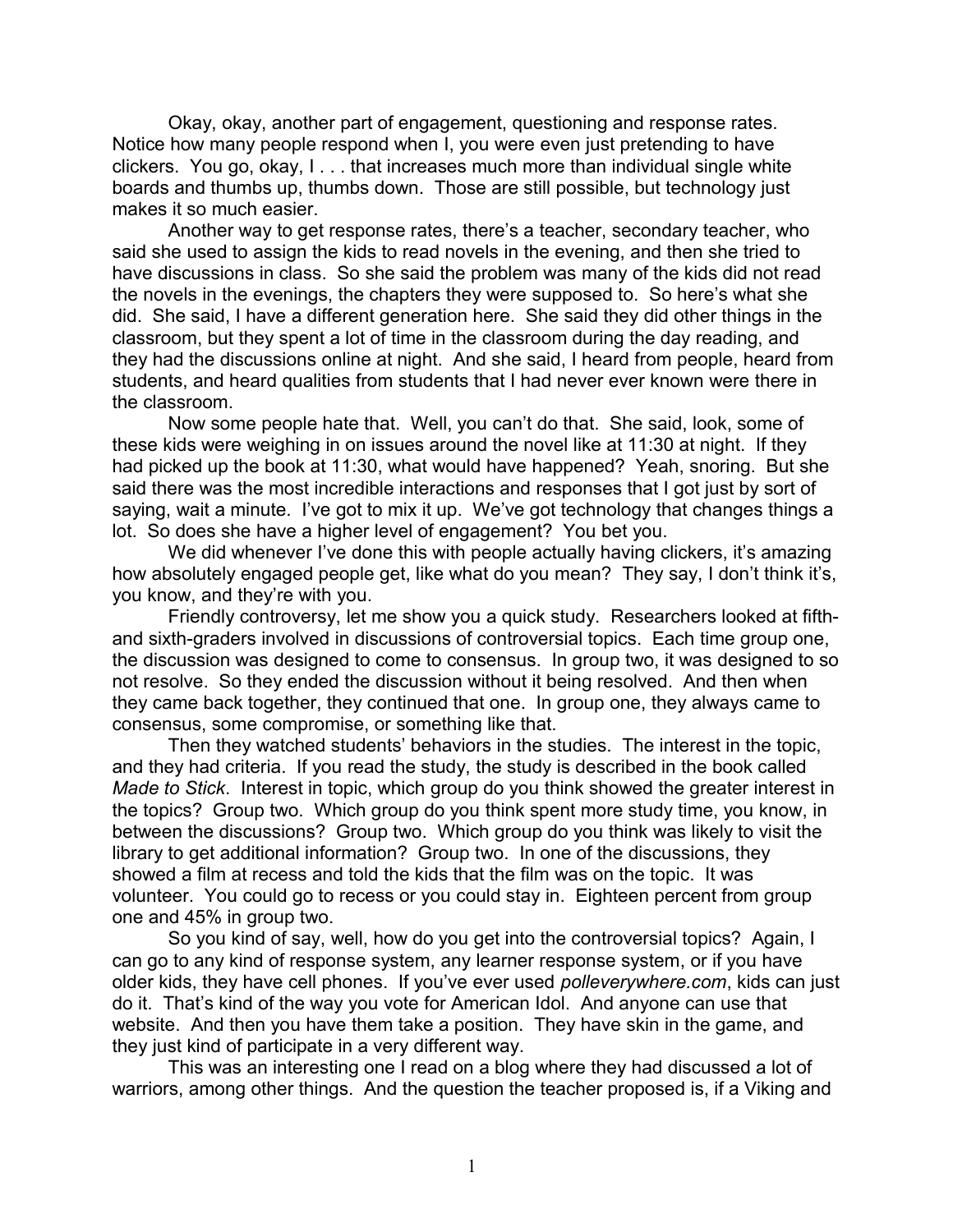a Samurai had a battle, who would win? A, Viking, B, Samurai. They had to click in, and then they were to go online and get any evidence to show, based on what you know about these cultures, about the technologies that they used, what do you think? Can you see that as engaging? Technologies, you could do that without technology. Technology just makes it so much easier and smooth to do.

Opportunities for students to personalize learning, there's a teacher in Wyoming who has kids bring in pictures of what they did on the weekend. I mean, these aren't his actual pictures, but snowmobiling, skateboarding, skiing, and he's a math teacher. What he does is take their pictures from their cell phones. They send them to him. He puts them up on the screen. He pulls up graph paper behind them with his interactive white board, and then creates questions like, what was the slope of the hill that the guy said they actually were snowmobiling?

He actually goes to *Google Earth*, and some kid said, we were snowmobiling on this hill and I was, you know, I caught air. And you know, he goes to *Google Earth*, finds the hill, puts it up on the screen, puts the graph paper and says, what's the slope of that hill? How fast would he have had to be going to catch that much air? And they use all of their formulas to do it. It just is seamless. It just happens all the time. He said they're very highly engaged using these math calculations for slope and angle and curve and all those things that are going on.

Unusual information. Everyone can do this, but it's just so much more accessible online now. If you were doing a unit on economics and talking about kids understanding that the government's raising the national debt ceiling to above the previous \$12 trillion, you're trillioning all the time. Those kids are not interested. Say, wait a minute, I have a few little things I found online. Here's one. How does a trillion compare to a million or a billion? A million seconds is 12 days. A billion seconds is 31 years. A trillion seconds is 31,688 years. So we throw around these terms and go, oh, what? Okay, I've got your attention back? Then we're good to go. So all of these are examples of these things have been with us forever. They're just easier to do now with technology. So you can't ignore the technologies that we can use in order to make these work.

There's always a caution here. Those things that gain students' attention, do not necessarily sustain students' attention. So kind of keep that in mind. Can the classroom technologies help teachers? You bet you, if we build on our understanding of effective instruction and assessment strategies. I start there and go, now how can I do this easier? Just one minute at your table, just react to the use of technologies to gain students' attention as part of engagement. What have you seen? What have you done? What do you hope we do more? Just discuss that at your table.

Come back together. I told you always have too many topics. I'm skipping one topic, focusing students on learning goals, because actually that's part of my homework presentation as well. I'm going to talk about interacting with knowledge. So this is the last area.

We've always known we want students to interact with knowledge, be active learners, hands on. Technologies can certainly help us do that. So as you look at these pictures, can you see the interaction that is going on here? Here's the challenge. For every one of these, there's a big challenge. Here's the challenge. What you're seeing here are all physical interactions. They're touching. They're moving things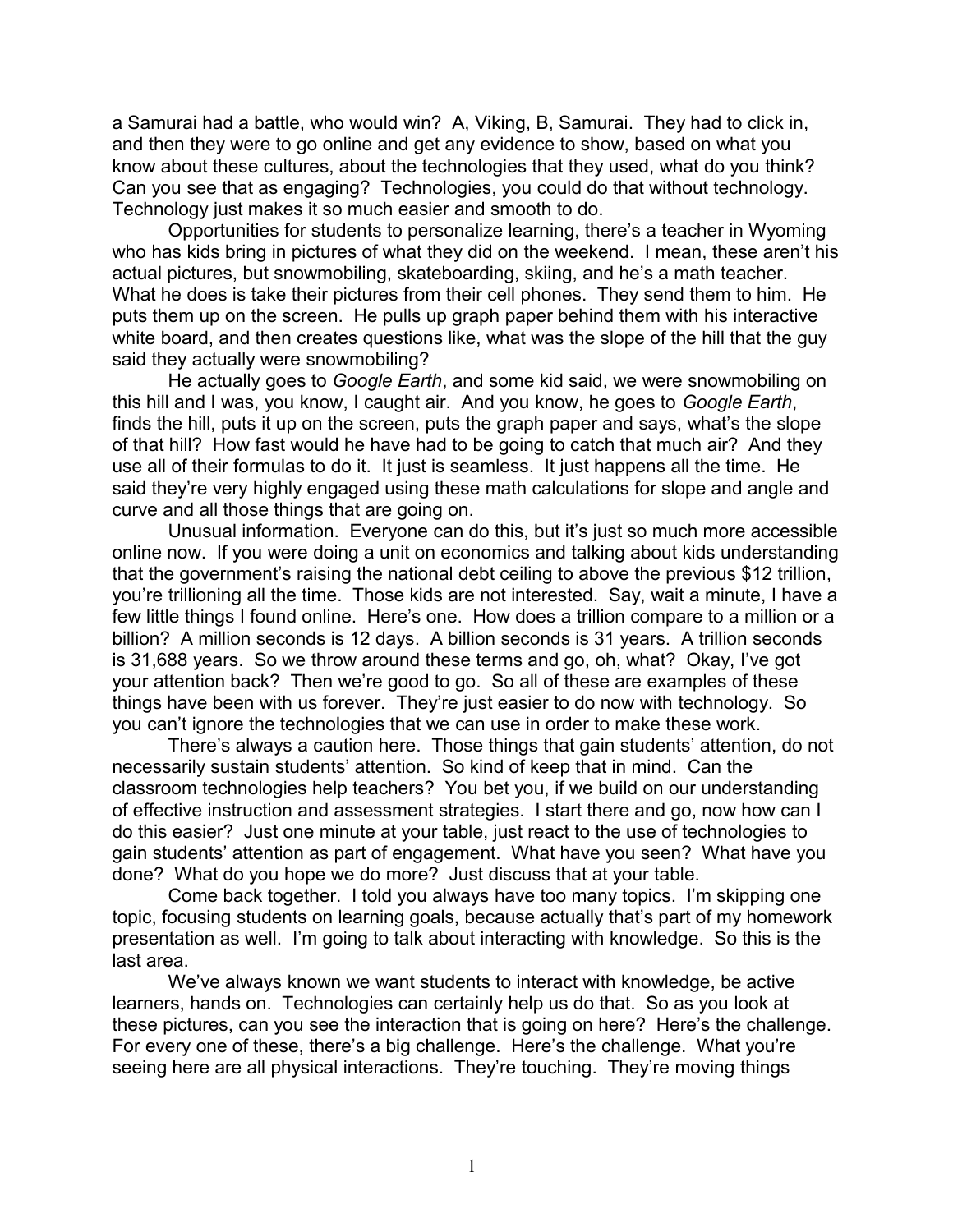around. They're going to the board. I love that. I get that. But just like hands on, only as good if something else is happening.

Interaction with knowledge, using technology, just because they all have a computer, just because they're all touching the keys, just because students are going to the board, just because they're clicking, doesn't mean that we're facing the real challenge which is this. So we have to take the challenge of cognitive interaction and say, how can we use technologies to get cognitive interaction? Can they actually help? Yeah, let me start with a caution right away. Just like any strategy, the technologies have been used in a way I go, I don't really think this is the kind of interaction that we value most highly. It doesn't mean it's bad, but let me give you an example.

There is a slide that I saw created through technology on the book *Night* by Elie Wiesel. Now here is the essence of what the slides were after. Can you kind of see what the question, it's a very, very factual, who said what to whom on page 22? Is this interaction? Yeah, but this isn't the interaction that I'm most excited about. Likewise, let me show you some *Romeo and Juliet* activities. This was sort of the cover page. These were some of the things that, you know, now you could do it real fancy. It's like, okay, but, blah. Here's another one. Who am I? That assumes they care. And he answer is revealed. Okay, it's just that this is technology using interactions that are not going to enhance and expand. This is technology kind of doing with sort of, you know, bells and whistles some stuff that really wasn't very interactive to begin with. You kind of agree with this? That make sense?

Can we do it? Yeah, but we have to do something different. Let me show you a different teacher's use of technology. This was put up on the screen. And then what the kids do with the interactive boards is come up and write their reactions to that quote over time, as they get more and more into the characters who said those things. Can you see that as interactive in a very different way? Now I'm excited, because you can save what the kids said.

Let me give you some other examples. Go to *nationalgeographic.com* and you get some really compelling questions to start a unit. And then ask it again part way through the unit, and then ask it again at the end. Can you see this as a very different kind of interaction? Here's something I found online. Technology led me to this. Kind of got everyone. We'll see *Let's Make a Deal*. So they open the door, and there's two left. Now some of you are sitting there, wait a minute. They got me on the last one. So you're not thinking in terms of . . . but here's what's interesting. And this is what I would do in the classroom.

Let me just share with you. The correct answer is B. Change your guess. The odds are better. Now some of you are going, no, sir. In the class, I would do this. Go online and see if you can get the reasoning behind why B is the answer, and be ready to defend that as the answer, or if you are sure that that is wrong, that's not the answer, bring your evidence tomorrow, and we'll continue. Can you see this as interaction with knowledge? Here's what I know. If you go online, you can find a PhD in physics who will tell you that B is not the right answer. And then you'll find a PhD in physics who will tell you, yes, it is.

Now, why did I discover this? I went online. It helps me a great deal. I'll give you one other example. This is an adaptation from an assignment that a guy named Gallagher did in a book called *Readicide*. Rather than having kids read every act and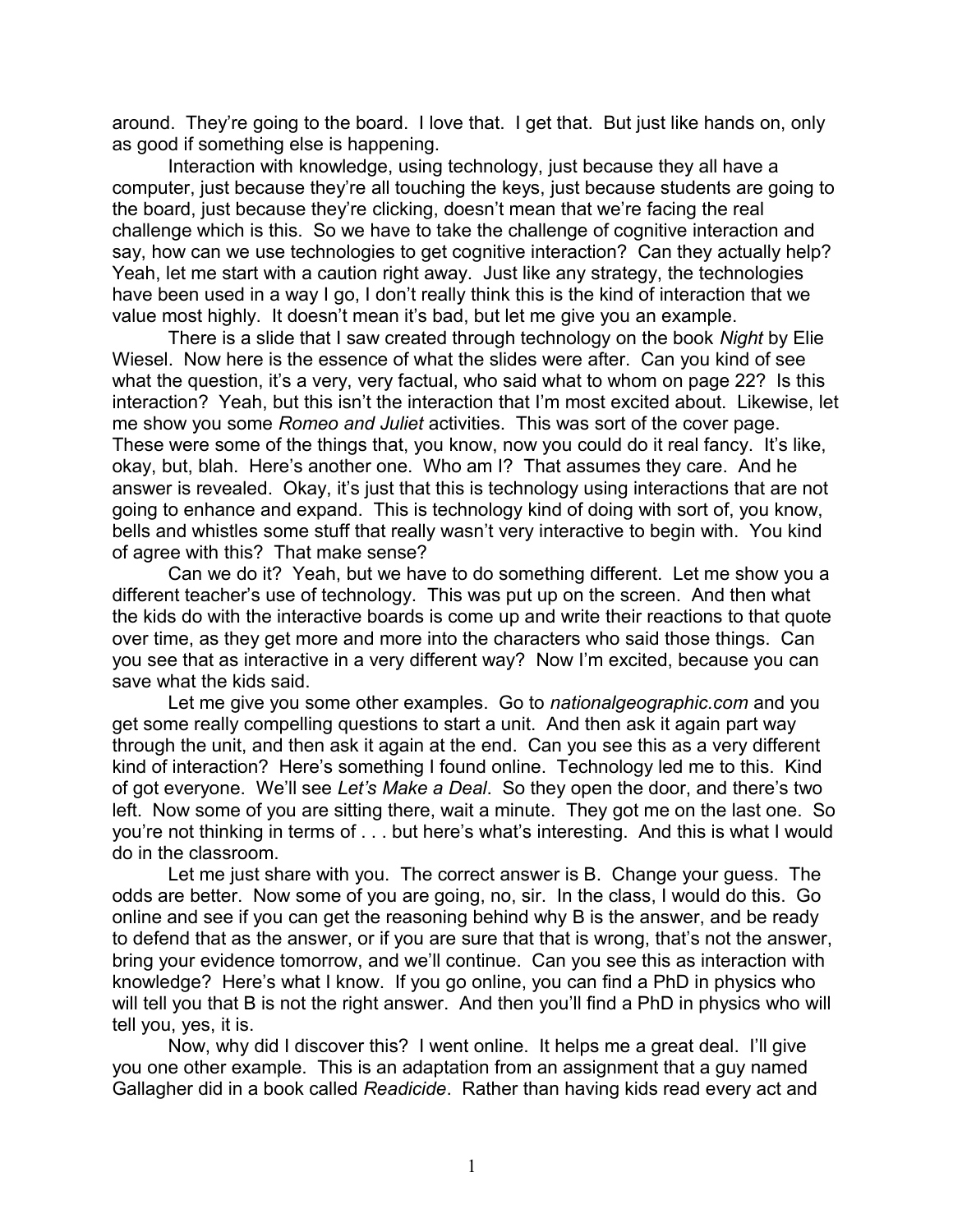scene in *Hamlet*, they said, you know, let's just choose certain things about *Hamlet*, because these kids are not going, his kids were not going to all read every line of *Hamlet* or should they.

So this is what he did instead. He had an interactive white board. Here was the learning goal. And he took lines from Polonius's speech to his son Laertes and he put them up on the board, and then at various times, the kids could go up and write how you would say that today. So if you take this where it says, "give thy thoughts no tongue nor any unproportioned thought his act", this is a couple of examples of what kids could write. And on another part of the interactive white board he put this one up. "Beware of entrance to a quarrel, but being in it, beware that they opposed may be beware of thee." "Neither a borrower nor a lender be, for loan oft loses both self and friend." Can you see this as interaction using technology is the kind you want?

One last example. Everyone knows *Google Lit Trips*? Again, *Google Earth* combined with literature in a way that builds on what we know about good instruction. Not just, wow, look at *Google Earth*. Instead, we want to say, what can you do? In *Google Lit Trips*, what they've created is *Google Earth* shows you where the books take place and the journeys in the book. So in *Grapes of Wrath,* you have these little arrows then take you to key ideas like roadside cafés that the Joads would have encountered in *Grapes of Wrath*. These tools here take you down, and you can actually go on the journey with the Joads as you're reading the novel and kind of see what's going on.

This is another one done with *Big Anthony*. I just saw one done with *Make Way for Ducklings*. And you actually go to Central Park on *Google Earth* and you're right there. You can't compete with that. It's amazing. We can build on our understanding of effective instruction and assessment strategies.

Let me give you one caution, however. Sorry, I'm going to skip to this. When you're starting to look at the wow things we can do, just talk among yourselves there for a second. Ah, where'd it go? Where'd it go? Doggone it. Got it, got it. Okay, come back together. Sorry about that. I apologize. The slide I wanted to get to so I can just explain it.

When you ask how we can work with the interaction generation using technologies, and we always go back to what we understand, one of the things that I hear very frequently now is that, and I'm just going to call it this, the danger of the wow factor. I have seen *Google Earth* used in a way, and I'm going, yeah, you could do that, but I don't know why you'd do that. Sometimes I look at people say, I just read an article called *Ten Things You Can Do with Twitter in the Classroom*. And I read them and said, yeah, you could do that, but why would you do that? You can embed three videos to any lesson you have using the technology. Yeah, you could do that, but why would you do that? The entire video on Steinbeck is not necessary for the point you're trying to make? You see the point?

You kind of get excited about some of these things. But watch out. There's this seduction quality of technology. We're trying to enhance interactions, not just do cooler assignments. You see, sometimes we get so caught up in assignments and activities. Now technology can do the same thing to us, if we're not careful.

My daughter, if she were here, she would tell you that one of the ways to make A's in school is to have really cool poster board. Now she wasn't in the technology area, so it was all on poster board. Now she would probably say, you need to be able